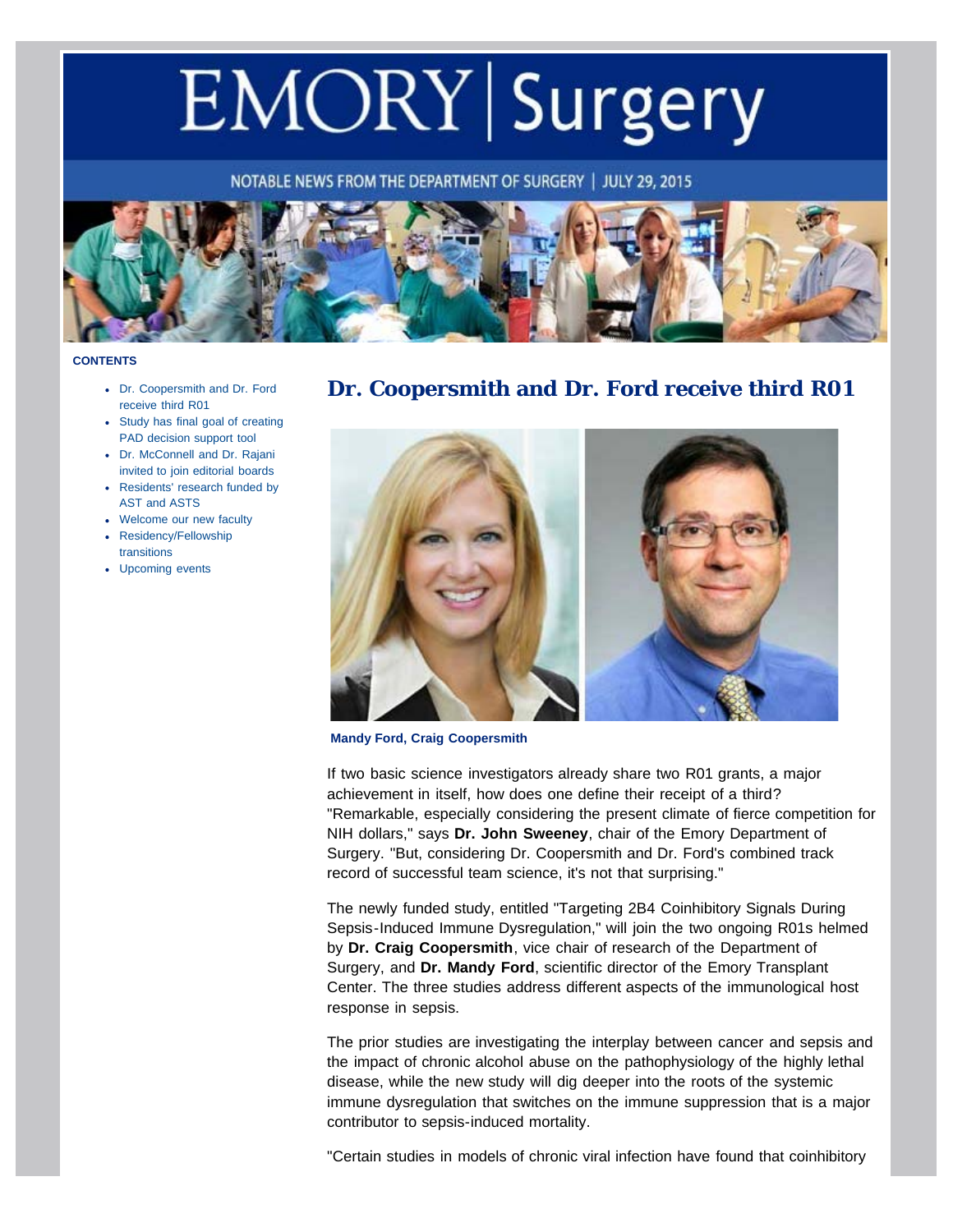molecules each play distinct and non-redundant roles in weakening T cells, suggesting that the particular constellation of distinct coinhibitory molecules expressed on the surface of T cells when an immune response is triggered correlates to different stages and degrees of T cell function and/or exhaustion," says Dr. Ford. "With that in mind, we sought to determine which novel coinhibitory molecules might participate in the immunosuppressive phase that increases the risk of mortality during sepsis."

Drs. Ford and Coopersmith are focusing on the 2B4 molecule, which encodes a cell surface receptor expressed on immune cells that play a significant role in the host-rejection of both tumors and virally infected cells. After a series of animal studies, the scientists found that the absence of 2B4 rendered the test subjects six times less likely to experience mortality after sepsis. Preliminary data also suggested that 2B4 modifies immune dysregulation during sepsis, and analysis of human T cells during acute septic injury revealed an increase in the expression of 2B4.

Building on these conclusions, the study aims to determine how 2B4 contributes to sepsis-induced mortality, the cell type(s) by which it mediates its effects, and when it contributes to sepsis-induced mortality during the disease process. An innovative feature of the proposal is that the mice used will have developed memory T cells at a frequency similar to that of adult humans due to having survived various acute infections—standard laboratory mice only contain a very small percentage of memory T cells.

"Interrogation of the mechanisms by which inhibition of 2B4-mediated coinhibitory signals protects mice from death during sepsis is critical for the potential future translation of immunomodulatory strategies to target this pathway to prevent death in septic patients," says Dr. Ford.

<span id="page-1-0"></span>

#### **Shipra Arya**

## **Study has final goal of creating PAD decision support tool**

The American Heart Association has approved activation of its NCRP (National Committee for Responsive Philanthropy) Winter 2015 Mentored Clinical and Population Research Award for Emory vascular surgeon **Dr. Shipra Arya's** study, "Predicting Lower Extremity Amputation and Cardiovascular Disease Risk with Peripheral Arterial Disease." Of the 48 applications submitted for the award, Dr. Arya's was one of only five to be chosen. The award includes two years of funding.

NCRP Clinical and Population Awards offer incentive to early career investigators to develop appropriate and supportive mentoring relationships while engaging in high quality, introductory and pilot clinical studies. Research funded by the awards should guide future strategies for reducing cardiovascular disease and stroke, foster new research in clinical and translational science, and encourage community- and population-based activities.

Dr. Arya's mentor for the study will be Emory preventive cardiologist **Dr. Peter Wilson**, director of epidemiology and genomic medicine at the Atlanta VA Medical Center. Dr. Wilson is a distinguished clinician and investigator whose research focuses on metabolic and cardiovascular disease in populations. Prior to coming to Emory in 2006, he served 20 years as director of laboratories at the Framingham Heart Study in Massachusetts.

Dr. Arya's study will work towards correcting the fact that peripheral arterial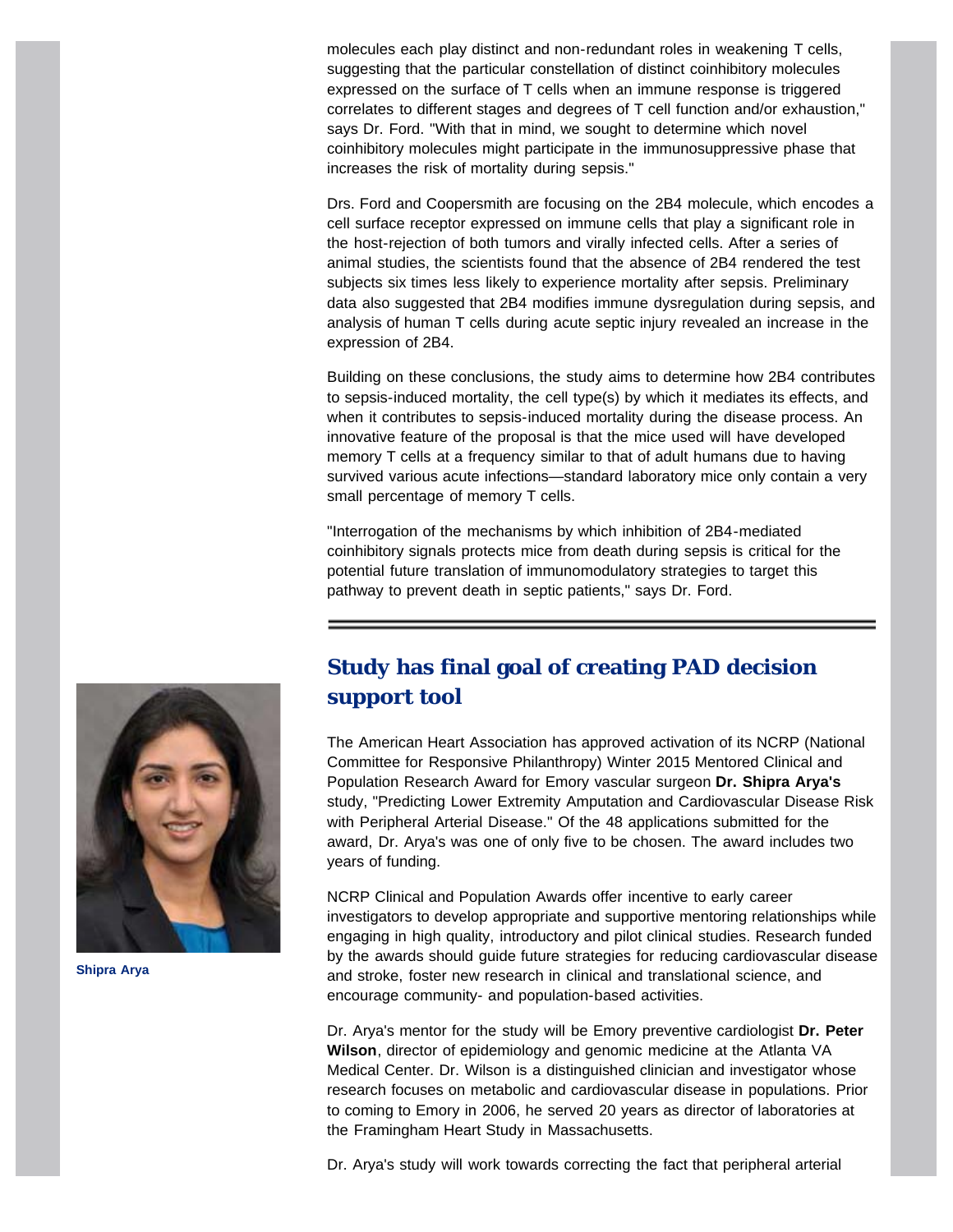disease (PAD) is not as well recognized as coronary artery disease (CAD), though it is almost equally associated with high risk of heart attack, stroke, and amputation. Due to this disparity, providers often do not treat PAD aggressively enough. In addition, many PAD patients are unaware of their risks, do not seek treatment, or don't comply with recommended measures such as smoking cessation, increased exercise, medical management (blood pressure, diabetes, and cholesterol control), or surgery.

To redress the lack of PAD-related data, Dr. Arya and her team will analyze clinical data maintained by the VA Informatics and Computing Infrastructure (VINCI)—a partnership between the VA Office of Information Technology and the Veterans Health Administration Office of Research and Development—and the Reduction of Atherothrombosis for Continued Health (REACH), an international registry. Managed by a multidisciplinary group of investigators, REACH seeks to illuminate cardiovascular risk factors in stable outpatients with established atherothrombotic disease (EAD), and has been collecting data on approximately 55,000 patients in 44 countries for the past several years. PAD is a common complication of EAD.

After developing predication models based on this data that will estimate risk for such outcomes as amputation, heart attack, stroke, and death according to various patient factors, Dr. Arya plans on creating a web-based app that will serve as a PAD decision support tool (DST). The DST will assist both patients and providers in recognizing, acknowledging, and controlling for risk factors and in determining how aggressive treatment should be.

"This study will form the basis for further translational research work in assessing the impact of the risk prediction models and DSTs on increasing PAD awareness of treatment approaches, adherence to guidelines, and patient responsiveness and compliance," says Dr. Arya.

# <span id="page-2-0"></span>**Drs. McConnell and Rajani invited to join editorial boards**



**Kevin McConnell, Ravi Rajani**

**Dr. Kevin McConnell** is joining the editorial board of *SHOCK*, the premier journal in the areas of the basic and clinical studies of shock, trauma, sepsis, inflammation, ischemia, and related pathobiological states. Dr. McConnell's own basic science and translational research focuses on the trafficking of immune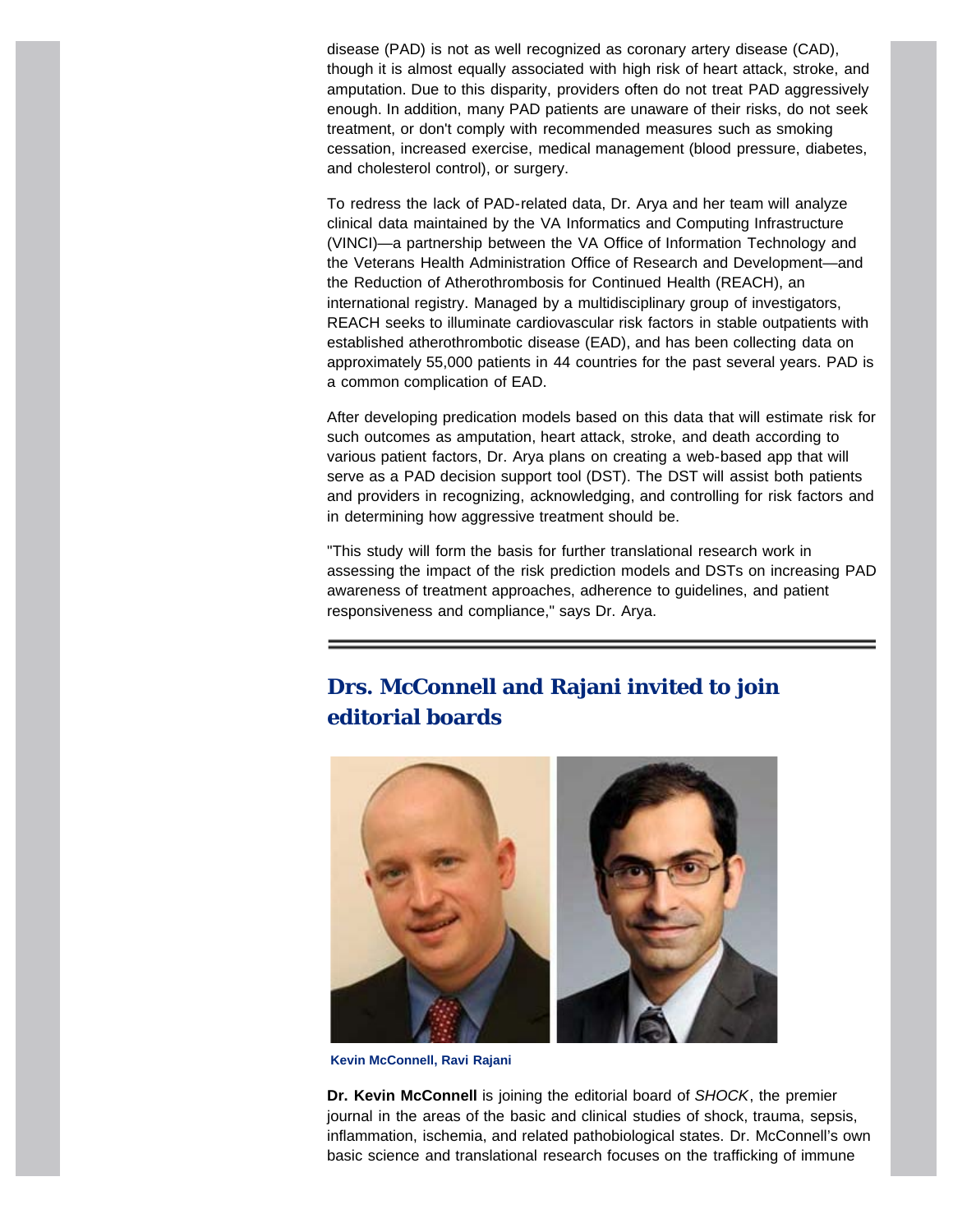cells and the use of immune modulating agents in trauma and critical illness.

In 2013, Dr. McConnell received a Shock Society Research Fellowship for Early Career Investigators to study lymphocyte activation and trafficking in sepsis, followed by an NIH K08 Award in 2014 to determine how the immune system is disrupted by sepsis, how that disruption can be prevented, and how the immune system can be modulated to fight the disease.

**Dr. Ravi Rajani** will serve on the editorial board of *Annals of Vascular Surgery*, one of the most respected forums for reports of clinical series, new investigations, experimental work, and new drug or medical device trials.

After joining Emory in 2011 as director of vascular and endovascular surgery at Grady Memorial Hospital, Dr. Rajani expanded the hospital's endovascular capability to treat vascular disease and vascular trauma. He also introduced refinements to the hospital's vascular ultrasound lab.

<span id="page-3-0"></span>

**Blayne Sayed**

## **Residents' research funded by AST and ASTS**

General surgery residents **Dr. Blayne Sayed** (PGY4) and **Dr. Steven Kim** (PGY3) have received research awards from the American Society of Transplantation (AST) and the American Society of Transplant Surgeons (ASTS). Dr. Sayed's study, funded by AST's Translational Science Fellowship Grant, is concerned with the increased incidence and severity of acute rejection following renal and liver transplantation in patients on a belatacept-based immunosuppression regimen. Meanwhile, an ASTS Scientist Scholarship will fund Dr. Kim's series of non-human primate studies designed to translate tolerance induction strategies involving mesenchymal stromal cells to clinical application.

Both awards require mentors. Dr. Sayed's will be **Dr. Mandy Ford**, and Dr. Kim's will be **Dr. Andrew Adams**.



**Steven Kim**

In recent years, the development of clinical therapies involving mesenchymal stromal cells (MSCs) to achieve transplantation tolerance has increased because MSCs are able to suppress T cell function and proliferation and can preferentially differentiate T cells toward a regulatory phenotype. T cells are key components of the immune system and at the core of adaptive immunity. Dr. Kim's study will characterize MSCs in vitro in rhesus macaques to test the hypothesis that MSC therapy can be used as an adoptive cellular therapy to induce immune tolerance to renal allografts in a non-human primate model. The study will then assess the therapy's immunosuppressive effects in combination with costimulation blockade while also evaluating the effects of gamma IFN-y licensing prior to administration.

"By gaining a better understanding of the complex mechanisms by which MSCs exert their protective effects, we hope to get closer to transferring the therapy to human patients," says Dr. Kim.

While clinical trials of belatacept-based immunosuppression as compared to calcineurin inhibitor-based therapy following renal transplantation have demonstrated superior graft function and similar patient and graft survival, higher rates of reversible acute rejection have also been found with the relatively new drug.

"Our lab has identified expanded numbers of two types of T cells in belatacepttreated renal transplant recipients with documented acute rejection," says Dr.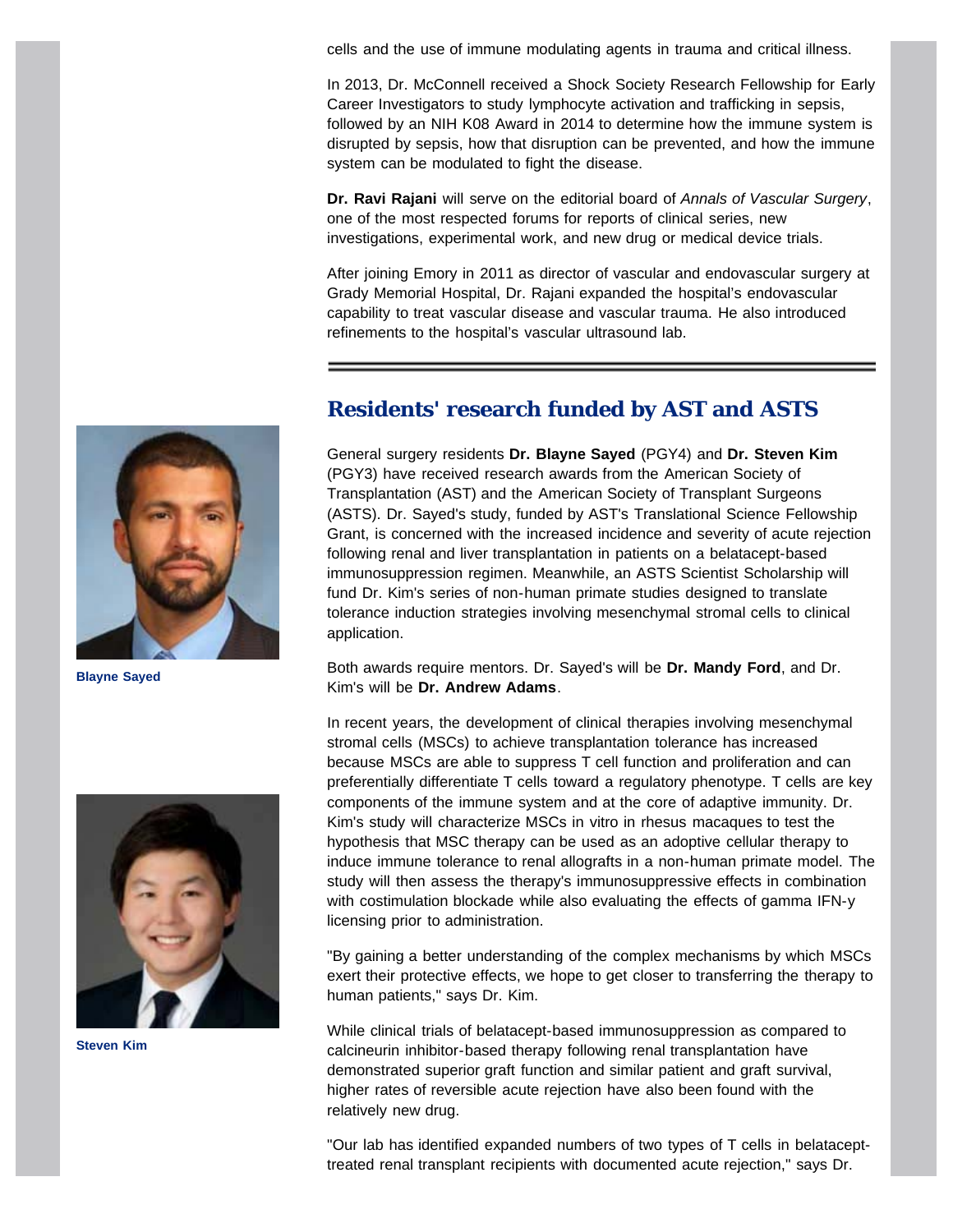Sayed. "Our hypothesis is that heritable changes in gene activity and expression, or epigenetics, can regulate how these T cells develop, function, and may confer resistance to belatacept immunosuppression and predispose susceptible recipients to rejection."

Using cells derived from healthy individuals and transplant recipients, the study will evaluate these various T cell subsets pre-and post-transplant to determine whether patients with documented graft rejection have a predictable epigenetic phenotype. In addition to advancing the understanding of why certain patients may be prone to rejection upon taking belatacept, the work will further define the significance of these T cell subsets and elevate the importance of epigenetic investigations to the study of transplant immunology.

## **Welcome our new faculty**

## **CLETUS A. ARCIERO, MD**

### **Associate Professor of Surgery, Division of Surgical Oncology**

**Dr. Arciero** received his MD from the Uniformed Services University of the Health Sciences, F. Edward Hébert School of Medicine, in 1998. His postgraduate training included a general surgery residency at Walter Reed Army Medical Center, a research fellowship at Windber Research Institute, and a surgical oncology fellowship at the Fox Chase Cancer Center.

Dr. Arciero recently retired as a Colonel from the United States Army, having served for 25 years. Among the numerous medals he received was the Legion of Merit for a career marked by exemplary service. His positions in the field included chief of surgery of both the 31st and the 256th Combat Support Hospitals in Iraq, and chief of surgery of the 452nd Combat Support Hospital in Kuwait in support of combat operations in Afghanistan.

He has served as chief of surgical oncology, chief of general surgery, and program director of the general surgery residency at Dwight D. Eisenhower Army Medical Center in Fort Gordon. He recently completed nine years as an American Cancer Society Commission on Cancer Liaison Physician.

At Emory, Dr. Arciero's clinical locations will include Emory University Hospital and Emory Johns Creek Hospital, where he will focus on breast surgery. He will also serve as the associate program director of the Breast Oncology Fellowship Program.



**I. Raul Badell**

#### **I. RAUL BADELL, MD**

#### **Assistant Professor of Surgery, Division of Transplantation**

**Dr. Badell** received his MD from Baylor College of Medicine in 2006, after which he came to Emory for his general surgery residency and abdominal organ transplantation fellowship, which he completed in June 2015. Within this period of clinical training, he completed a pre-doctoral research fellowship in pathology at the University of Rochester School of Medicine and a post-doctoral research fellowship in transplant immunology at the Emory Transplant Center under the direction of **Dr. Christian Larsen**.

During his clinical fellowship he re-engaged with the Emory Transplant Center's research enterprise and focused on basic immunology and clinical trial

<span id="page-4-0"></span>

**Cletus Arciero**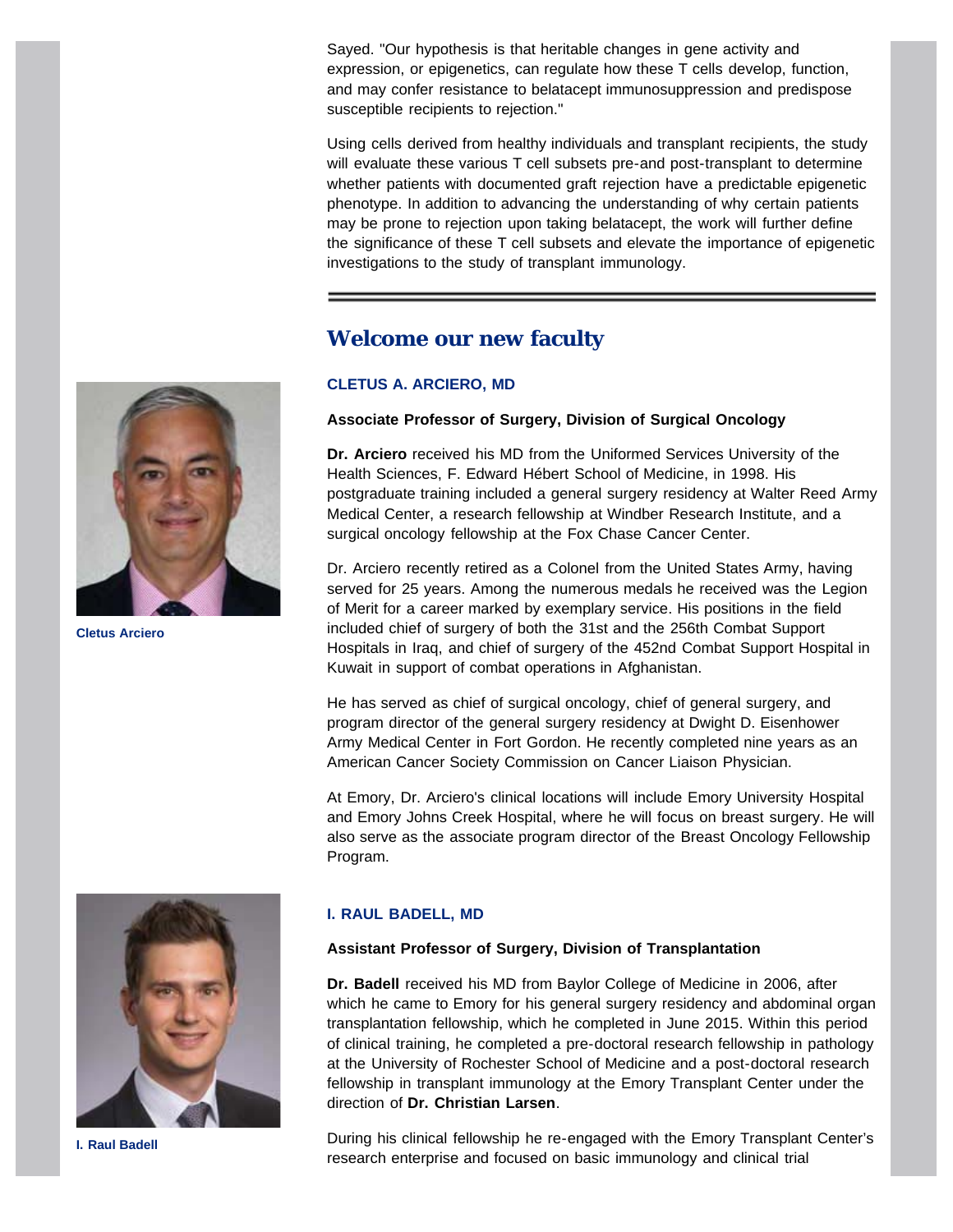investigations. His clinical practice consists primarily of kidney/pancreas transplantation. His research interests involve basic transplant immunology and clinical investigations aimed at optimizing the use of belatacept in kidney transplant recipients.



**Seth Rosen**

<span id="page-5-0"></span>

**Preeti Subhedar**

#### **SETH A. ROSEN, MD**

#### **Assistant Professor of Surgery, Division of Surgical Oncology**

**Dr. Rosen** received his MD at New York University School of Medicine in 1996. He developed an interest in inflammatory bowel disease and colorectal cancer as a general surgery resident at the University of Chicago, and established a colorectal cancer registry as a resource for future clinical research. In 2002, he completed his colorectal surgery residency at the Cleveland Clinic Florida.

Following his training, Dr. Rosen joined Atlanta Colon & Rectal Surgery and practiced primarily at Wellstar Cobb and Emory Johns Creek hospitals. Over the next 10 years, he initiated several new procedures and technologies within his hospital systems, including the Procedure for Prolapsing Hemorrhoids (PPH); Doppler-assisted hemorrhoid artery ligation; Transanal Endoscopic Microsurgery (TEMS); and Stapled Transanal Resection of the Rectum (STARR), which he was the first surgeon to perform in Georgia.

Dr. Rosen is currently considered a "center of excellence" for robotic colorectal surgery, and dedicates much of his time to performing, teaching, and developing new techniques related to the burgeoning field.

#### **PREETI D. SUBHEDAR, MD**

#### **Assistant Professor of Surgery, Division of Surgical Oncology**

**Dr. Subhedar** received her MD from Marshall University in 2009. She completed her general surgery residency at Emory in 2014 and a breast fellowship at Memorial Sloan Kettering Cancer Center in 2015.

Her clinical interests are providing comprehensive, multidisciplinary care for patients with breast disease. Her research interests include investigating healthcare disparities in breast cancer treatment and developing treatment methods tailored to breast cancer molecular subtypes.

## **Residency/Fellowship transitions**

#### **GENERAL SURGERY**

#### **Outgoing chief residents**

**Robert Allen**, vascular surgery fellowship, University of Texas Southwestern Medical Center; **Amareshwar Chiruvella**, minimally invasive surgery fellowship, University of Nebraska; **Brendan Dewan**, fellowship in thoracic surgery, University of Colorado Denver; **Juliet Emamaullee**, transplant fellowship, University of Alberta; **Denis Foretia**, faculty, Johns Hopkins; **Alessandrina Freitas**, plastic surgery fellowship, University of Virginia; **Richard Lee**, thoracic surgery fellowship, Medical University of South Carolina; **Benjamin Martin**, endosurgery fellowship, Emory; **Snehal Patel**, endocrine fellowship, University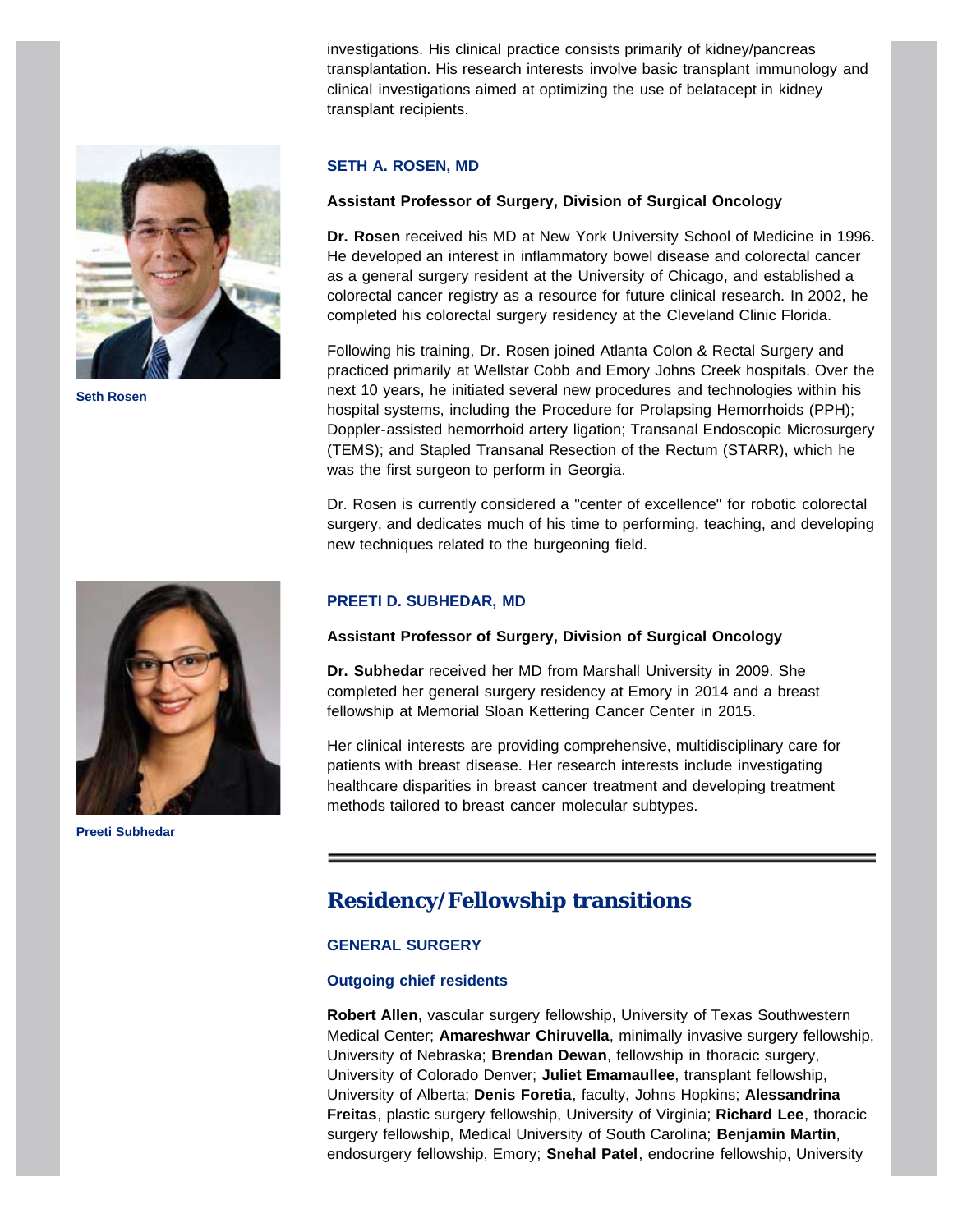of Pittsburgh; and **Ximena Pinell**, plastic surgery fellowship, Emory.

#### **Incoming categorical residents**



**Paul Brock**, Mercer University SOM



**Nicholas Chan**, Case Western Reserve SOM



**Stacy Coulthard**, Eastern Virginia Medical **School** 



**Amanda Fobare**, Boston University SOM



**Jessica Liu**, Emory **Tyler Merceron**,



Vanderbilt University SOM



**Amanda Mueller**, University of Wisconsin SOM



**Crystal Pickeral**, Florida State University COM



**Megan Quinn**, Emory

#### **Incoming preliminary residents**



**Yoram Baum**, Universita di Firenze



**Shenan Bradshaw**, Emory University



**Nosayaba Enofe**, University of Benin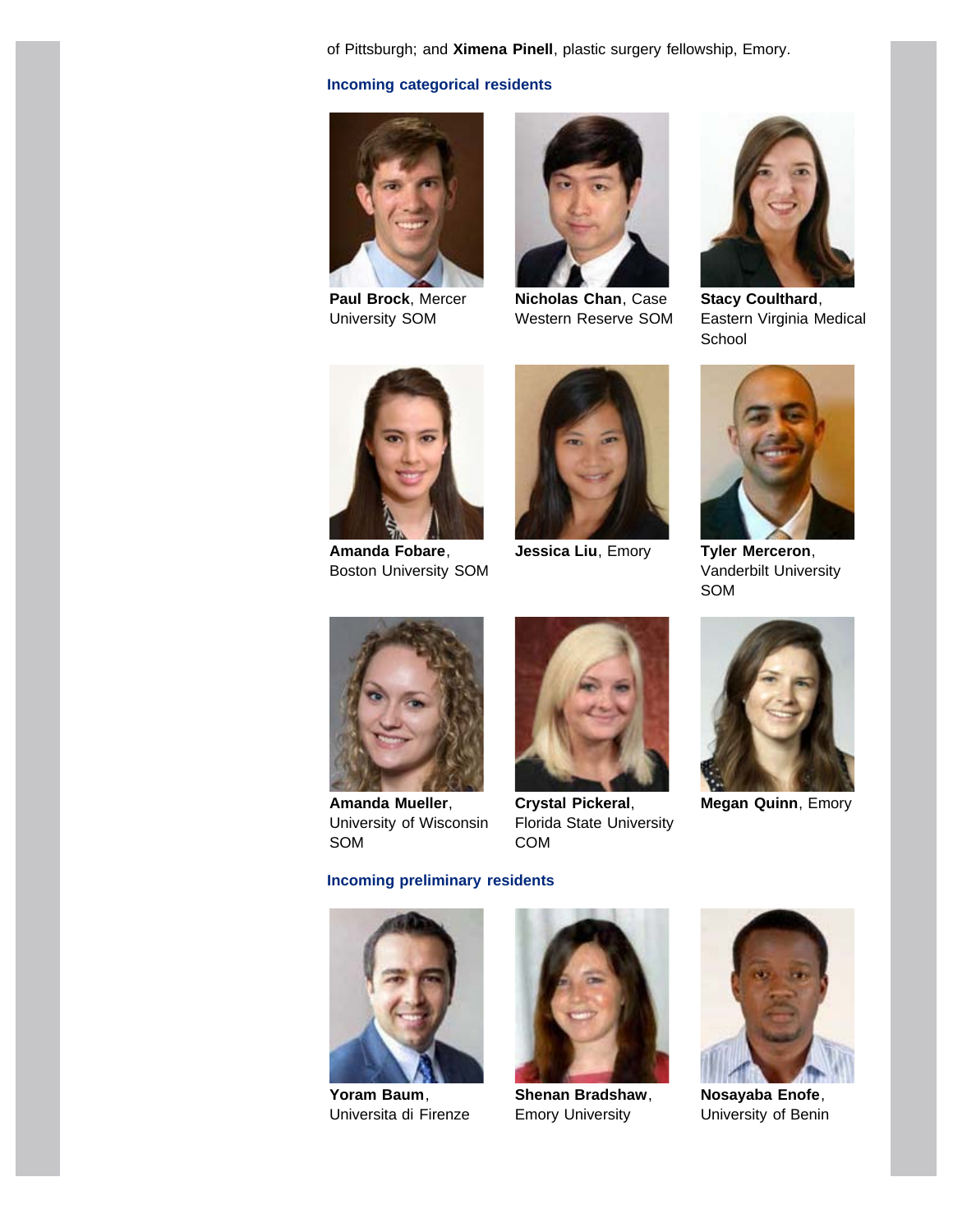

**Mark Henry**, Tufts **University** 





**Brian Kinard**, Emory **Andrew Leung**, Emory



**Daniel Maxwell**, Philadelphia COM



**Gabriele Miotto**, Universidade Federal do Rio Grande do Sul



**Mohammed Said**, Northwestern University



**Elizabeth Wendel**, Harvard Medical School

#### **BREAST FELLOWSHIP**

#### **Outgoing fellows**

**Meredith Holley Redden** will see patients at the Breast Care Program at Northside Hospital, and **Troy Shell** will be joining Physicians Regional Healthcare System in Naples, FL.

#### **Incoming fellows**

**Lisa Marie Lai** completed her general surgery residency at SUNY Upstate Medical University, and **Adriana Suarez-Ligon** did her general surgery residency at Rutgers New Jersey Medical School**.**

#### **BURN FELLOWSHIP**

#### **Outgoing fellows**

**Ashley Rogers** is doing an anesthesiology fellowship at Virginia Commonwealth University, and **Rachael Williams** is a surgical critical care resident at Grady Memorial Hospital.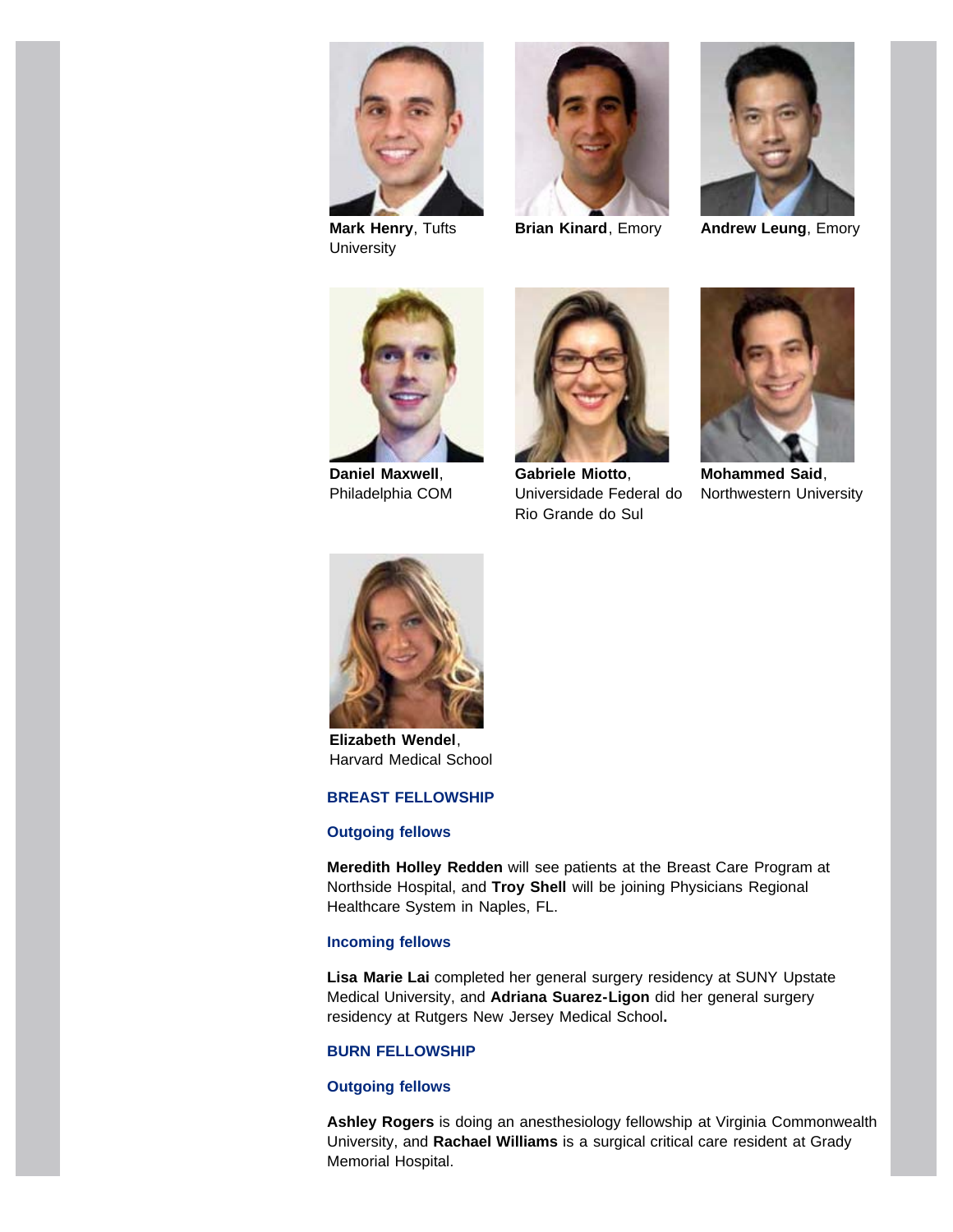#### **Incoming fellows**

**Jeromy Patterson** completed three years of general surgery training at Washington Hospital Center in DC and Lincoln Medical Center in the Bronx, followed by a research fellowship at SUNY Downstate Medical Center, and **Elias Tsirakoglou** completed his general surgery residency at Saint John's Episcopal Hospital in Queens, NYC.

#### **CARDIOTHORACIC SURGERY**

#### **Outgoing residents**

**Shair Ahmed**, Norton Thoracic Institute, Phoenix; **Jared Murdock**, private practice in Baton Rouge; and **Jay Patel**, Memorial Hospital of South Bend, Beacon Health System, South Bend, IN.

#### **Incoming residents**

**Ray Chihara** from Indiana University is the new three-year resident, and **Amalia Winters** from the University of Utah and **Xiaoying Lou** from Northwestern University are the new six-year integrated residents.

#### **Congenital cardiac surgery fellowship**

Outgoing fellow **Mohammed Ghanamah** will practice in Saudi Arabia. **Farshad Anvari**, the incoming fellow, completed his cardiothoracic surgery residency at Emory.

#### **ENDOSURGERY FELLOWSHIP**

#### **Outgoing fellows**

**Sujata Gill** has joined Northwest Georgia Medical Clinic, and **Jamil Stetler** was appointed to the Emory general surgery faculty.

#### **Incoming fellows**

**Benjamin Martin,** general surgery residency, Emory; and **Mihir Maheshkumar Shah,** residency, Cleveland Clinic Foundation.

#### **ORAL AND MAXILLOFACIAL SURGERY**

#### **Outgoing residents**

**Samuel Beck,** Military-Navy; **Ajay Ganti,** Florida Craniofacial Institute Fellowship, Tampa; **Ibrahim Haron,** Northern Virginia Oral and Maxillofacial Surgery Associates; and **Michael Rosenthal,** Northwestern Oral and Maxillofacial Surgeons, PC.

#### **Incoming intern**

**Chelsea Mitchell,** University of Maryland.

#### **Incoming four-year residents**

**Timothy Jaeger,** Harvard School of Dental Medicine; **Michael Yuan,** University of Florida.

#### **Incoming six-year residents**

**Joseph Cho,** University of Pennsylvania; **David Lee,** University of California.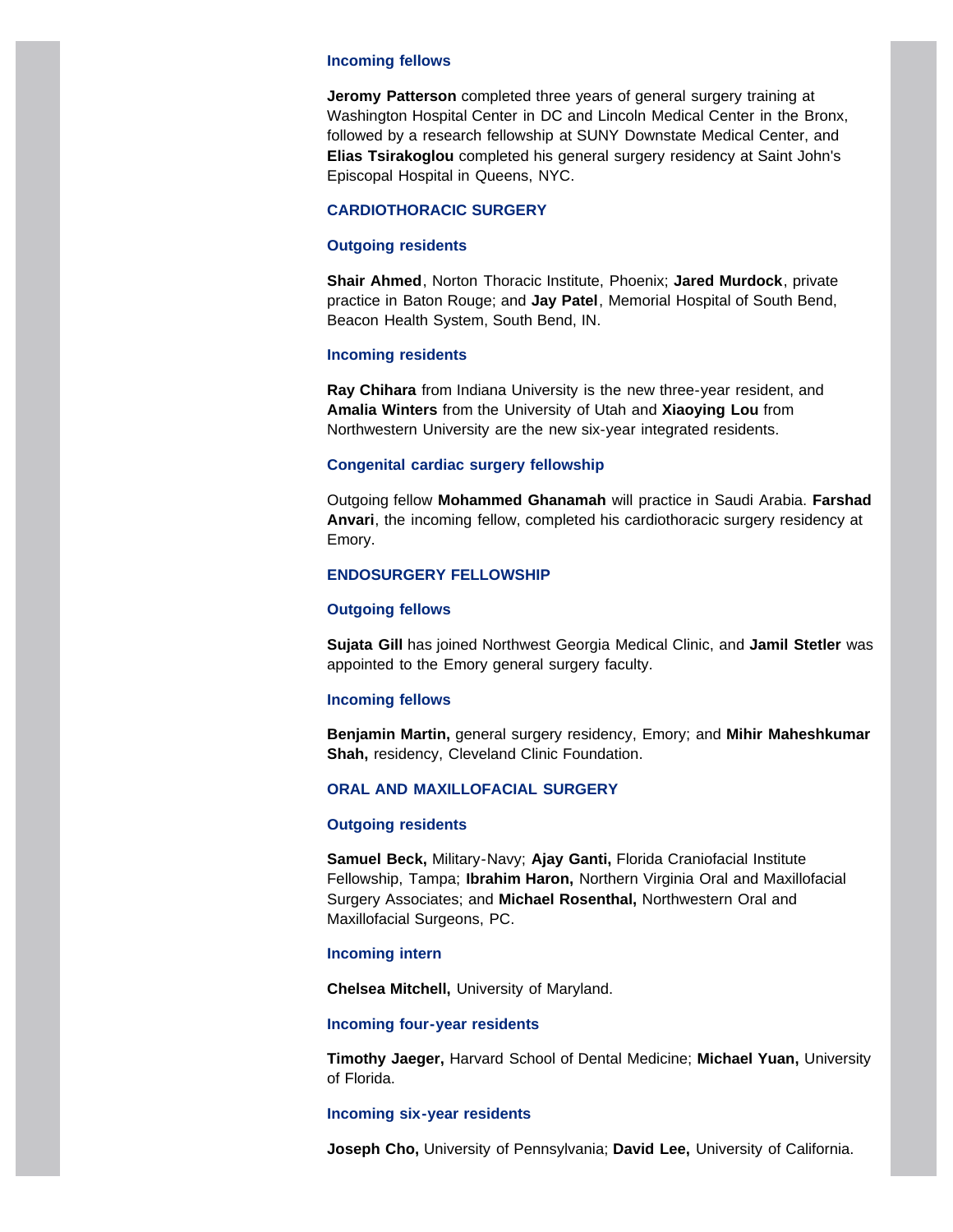#### **PEDIATRIC SURGERY**

**Avraham Schlager,** the outgoing fellow, is joining Akron Children's Hospital. Incoming fellow **Erik Pearson** is from the University of Utah.

#### **PLASTIC SURGERY**

#### **Outgoing residents**

**Brian Arslanian,** private practice, Atlanta; **Carrie Chu,** microsurgery fellowship, UT Southwestern; **Claire Duggal,** private practice, Annapolis, MD.

#### **Incoming independent residents**

**David Lo,** Duke University; **Drew Metcalfe,** Emory; **Ximena Pinell,** Emory.

#### **Incoming integrated residents**

**Paul Ghareeb,** Emory; **Alexandra Hart,** Emory; **Ryan Burke,** Michigan State University; **James "Walter" Dutton,** West Virginia University.

#### **TRANSPLANTATION FELLOWSHIP**

**Idelberto Raul Badell,** the outgoing fellow, is joining the faculty of the Emory division of transplantation (see above). **Michael Berger**, the incoming fellow, has just completed a pediatric endosurgery fellowship at UAB.

#### **TRAUMA/SURGICAL CRITICAL CARE**

#### **Incoming trauma fellows**

**Travis Arnold-Lloyd,** Albany Medical Center; **Amanda Celii,** Allegheny General Hospital; and **Paul Evans,** Barnes-Jewish Hospital.

#### **New surgical critical care residents**

**Mary Colvin** and **Dipan Patel** completed the Emory trauma fellowship. **Rachael Williams** completed the Emory burn fellowship.

#### **Outgoing surgical critical care residents**

**M. Andrew Davis,** Baylor College of Medicine; **Leslie Ghisletta,** Rutgers Robert Wood Johnson Medical School/Hospital; **Katherine Kohler,** Atlanta Medical Center; and **Philip Prest,** Palmetto Health, Richland Memorial Hospital, University of South Carolina.

#### **VASCULAR SURGERY AND ENDOVASCULAR THERAPY**

#### **Outgoing residents**

**Reshma Brahmbhatt,** University of Tennessee Health Science Center, Methodist University Hospital, Memphis; **Michele Taubman,** Miami Vascular Specialists.

#### **Incoming residents**

**Veer Chahwala,** Jackson Memorial Hospital–University of Miami; **JohnPaul Chizea,** Temple University Hospital, Philadelphia.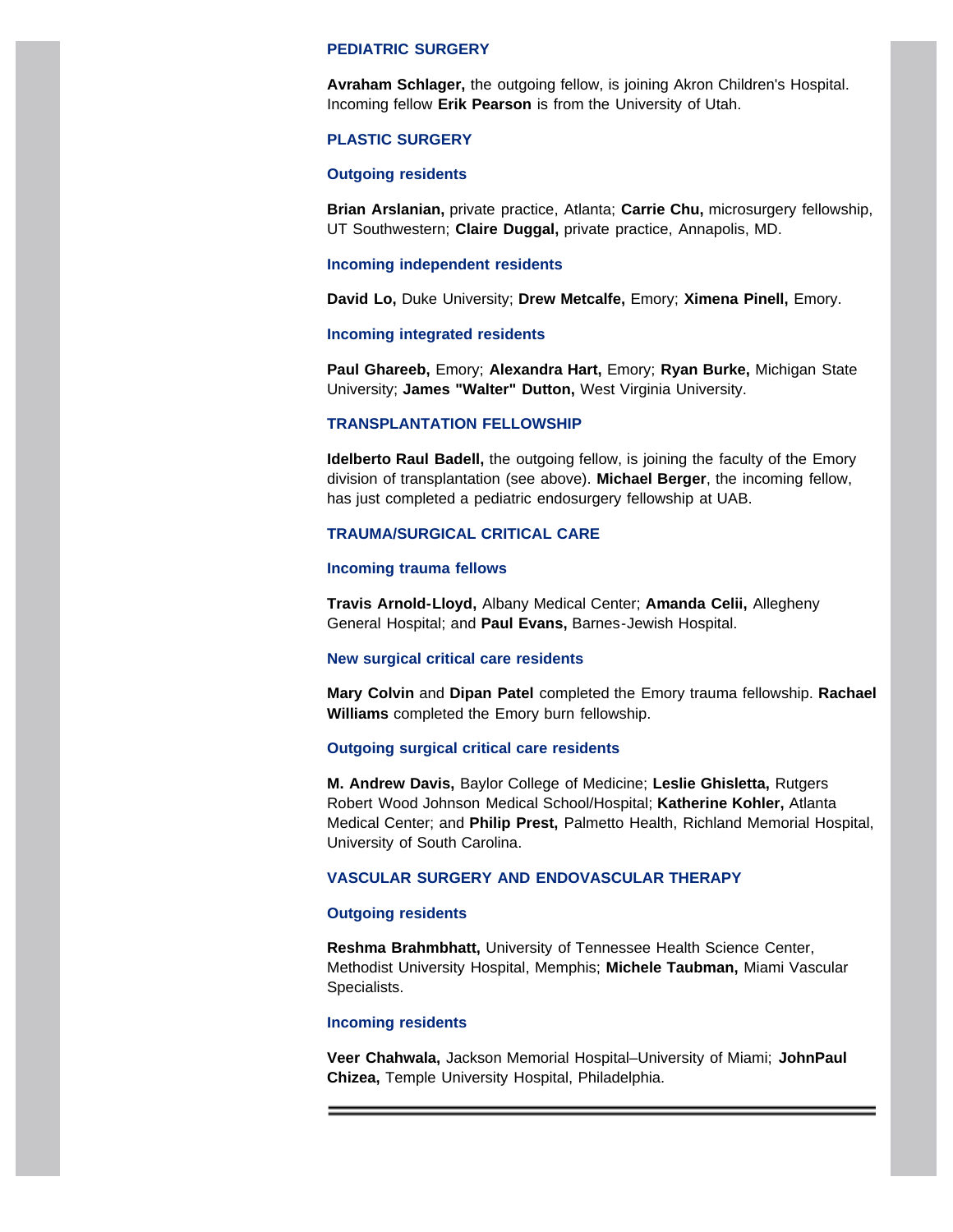# **Upcoming events**

| <b>EVENT</b>                        | <b>DATE/TIME</b>     | <b>LOCATION</b>          |
|-------------------------------------|----------------------|--------------------------|
| <b>SURGICAL GRAND</b>               | 7:00 a.m.-8:00 a.m., | EUH auditorium           |
| <b>ROUNDS</b>                       | August 6, 2015       |                          |
| Interprofessional                   |                      |                          |
| <b>Communication and</b>            |                      |                          |
| <b>Collaboration</b>                |                      |                          |
| Presented by Anuradha               |                      |                          |
| Subramanian, MD                     |                      |                          |
| - Assistant Professor of            |                      |                          |
| Surgery, Trauma/Surgical            |                      |                          |
| Critical Care at Grady              |                      |                          |
| Memorial Hospital,                  |                      |                          |
| Department of Surgery, Emory        |                      |                          |
| University School of Medicine       |                      |                          |
| - Associate Program Director,       |                      |                          |
| Trauma/Surgical Critical Care       |                      |                          |
| Fellowship, Department of           |                      |                          |
| Surgery, Emory University           |                      |                          |
| <b>School of Medicine</b>           |                      |                          |
| - Medical Director, Surgical        |                      |                          |
| Intensive Care Unit, Grady          |                      |                          |
| <b>Memorial Hospital</b>            |                      |                          |
| <b>SURGICAL GRAND</b>               | 7:00 a.m.-8:00 a.m., | <b>EUH</b> auditorium    |
| <b>ROUNDS</b>                       | August 13, 2015      |                          |
| <b>Treating Patients with Ebola</b> |                      |                          |
| <b>Virus Disease: Lessons</b>       |                      |                          |
| Learned                             |                      |                          |
| Presented by Bruce S. Ribner,       |                      |                          |
| MD, MPH                             |                      |                          |
| - Professor of Medicine,            |                      |                          |
| Division of Infectious              |                      |                          |
| Diseases, Department of             |                      |                          |
| Medicine, Emory University          |                      |                          |
| <b>School of Medicine</b>           |                      |                          |
| - Medical Director, Serious         |                      |                          |
| Communicable Diseases Unit,         |                      |                          |
| <b>Emory University Hospital</b>    |                      |                          |
| <b>Department of Surgery</b>        | 5:30 p.m.-7:00 p.m., | <b>Surgery Education</b> |
| <b>Division Chiefs Meeting</b>      | August 18, 2015      | Office, EUH, H108 &      |
|                                     |                      | H110                     |
| <b>SURGICAL GRAND</b>               | 7:00 a.m.-8:00 a.m., | EUH auditorium           |
| <b>ROUNDS</b>                       | August 20, 2015      |                          |
| 39th Annual J.D. Martin             |                      |                          |
| <b>Visiting Professorship</b>       |                      |                          |
| Leadership                          |                      |                          |
| Presented by Carlos A.              |                      |                          |
| Pellegrini, MD                      |                      |                          |
| - Henry N. Harkins Professor        |                      |                          |
| and Chair, Department of            |                      |                          |
| Surgery, University of              |                      |                          |
| Washington School of                |                      |                          |
| Medicine                            |                      |                          |